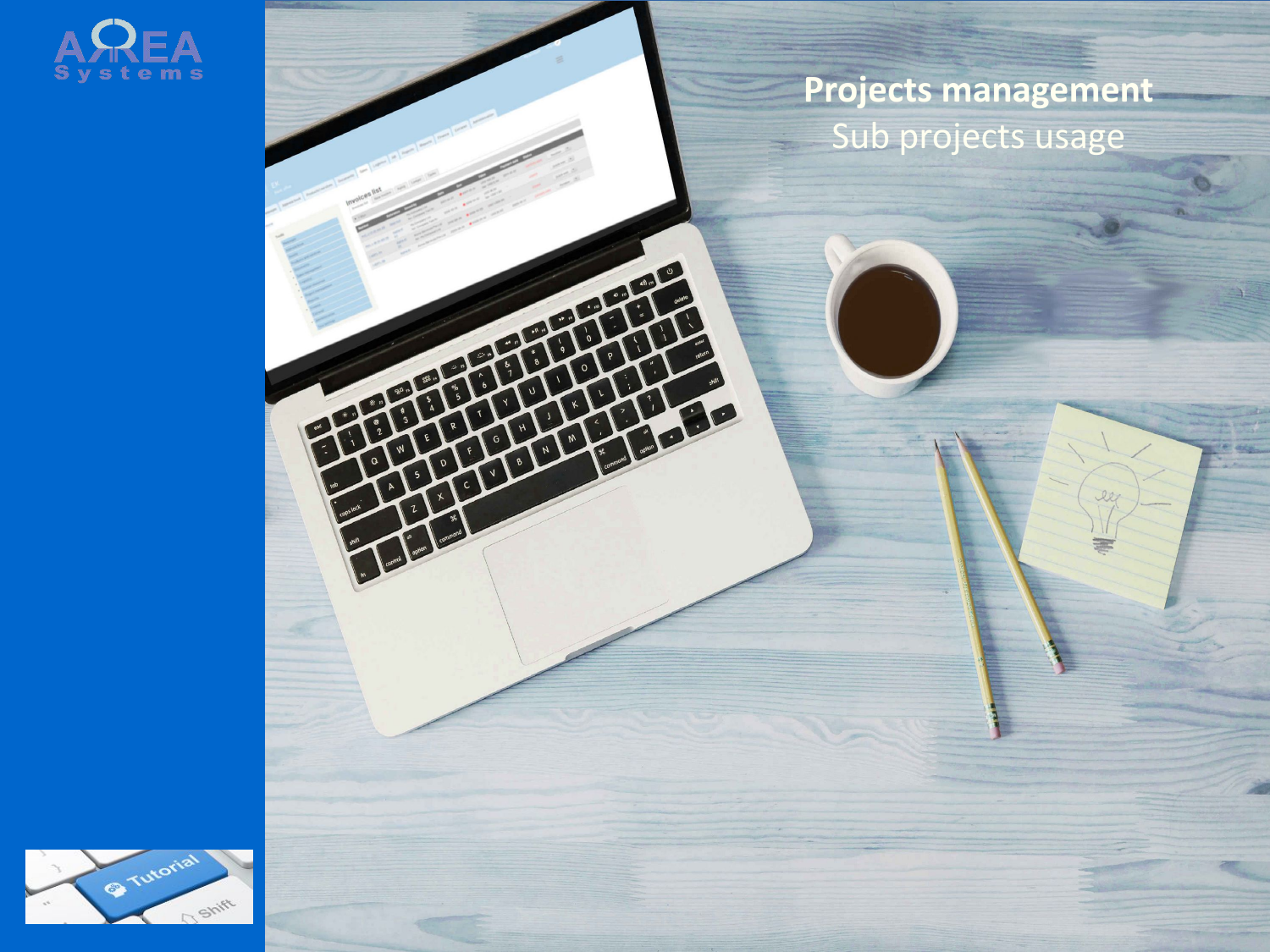### Sub project

**Structure** 

Sub projects are project pages that are linked to a Main linked to a Main project.

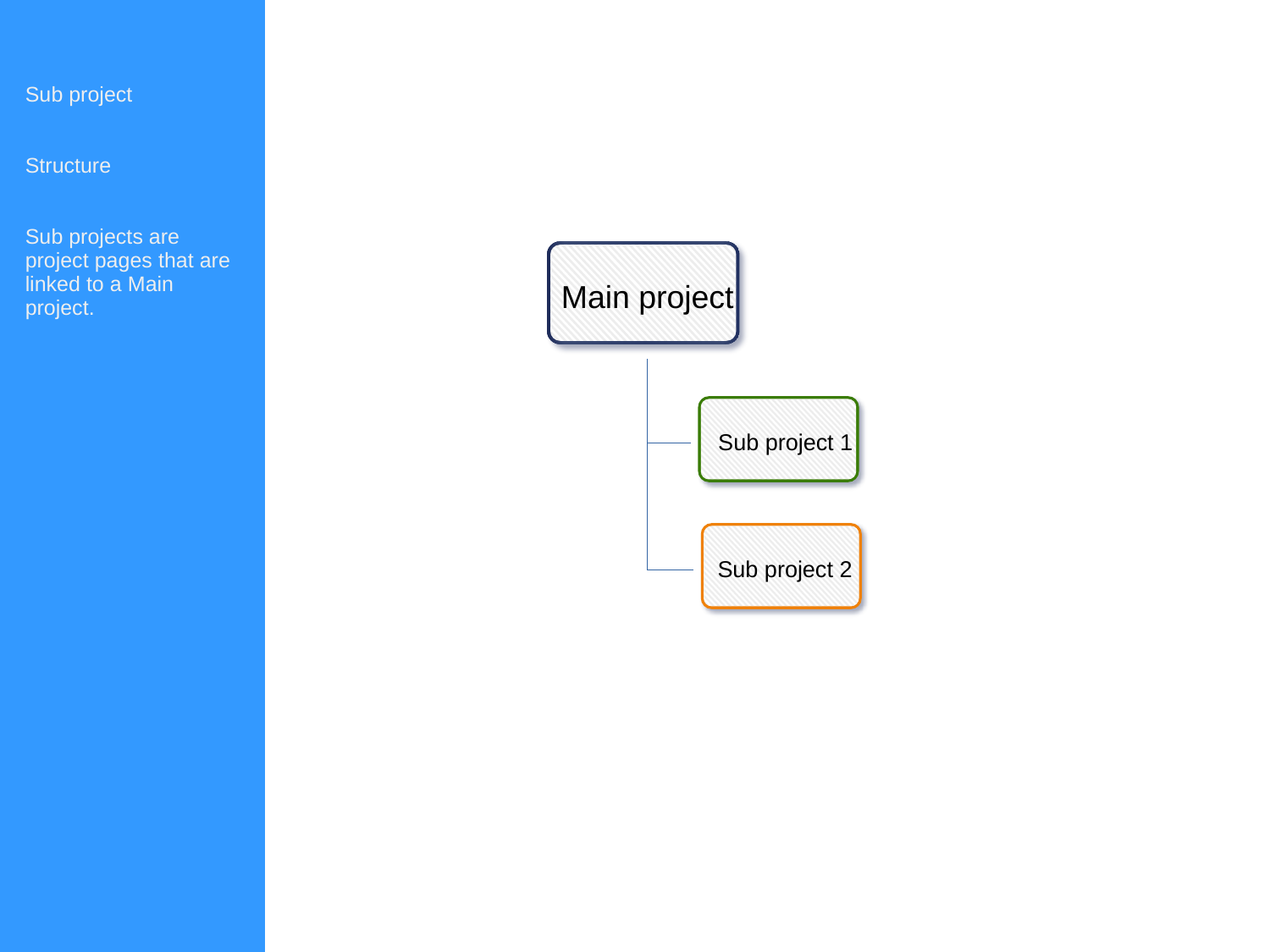### Sub project

**Structure** 

Each Main and Sub projects can then have their own data<br>references

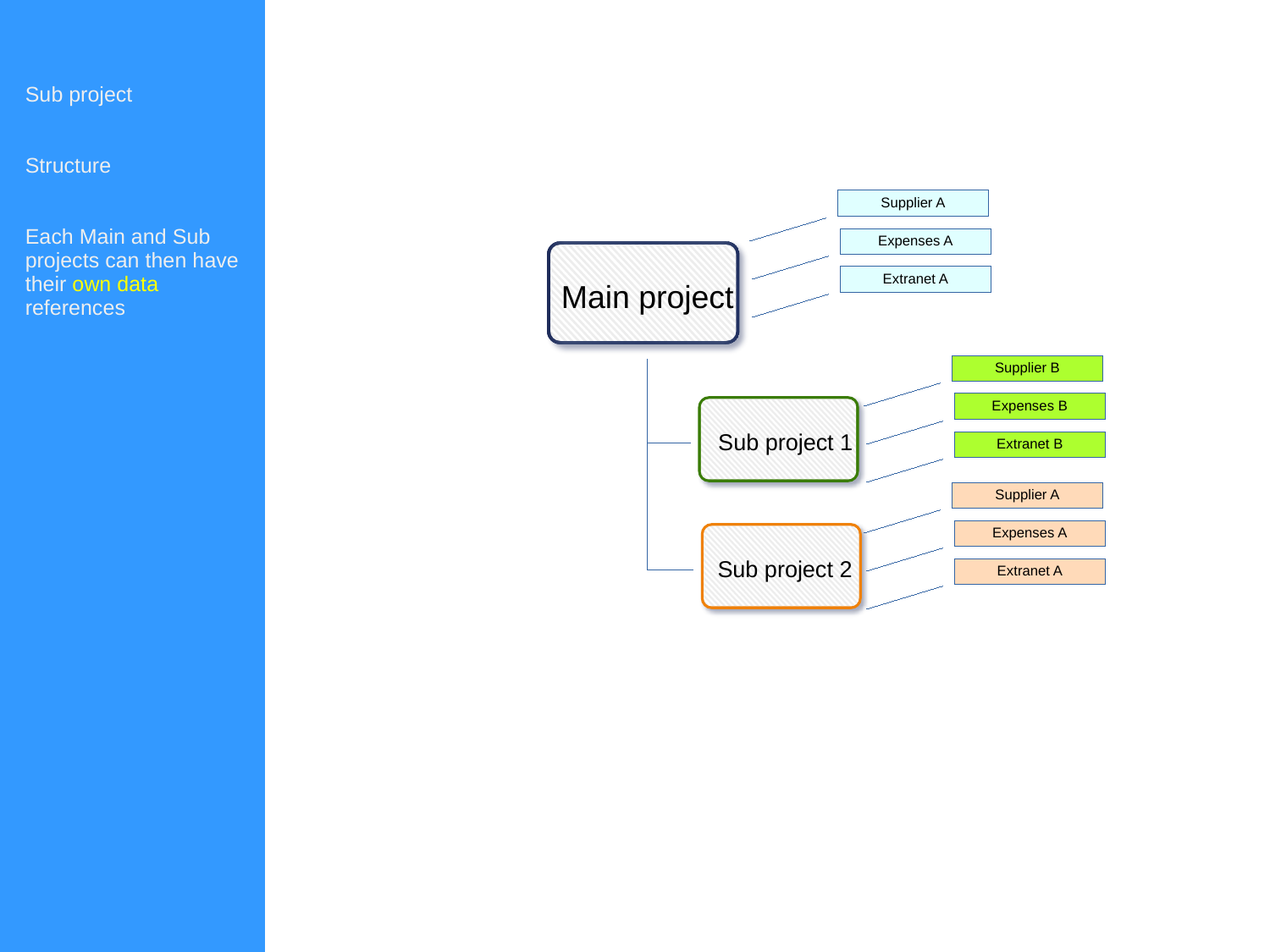

## A project has same client but with different suppliers participating in

In this case you can, for example, share different data per supplier, build expenses record per supplier and do invoice or purchase per project / supplier

A project is changing scope, for instance, initial project is extended to new phase or request new work

In this case you can follow-up different project with same client and suppliers but with different objectives

# A project is covering different countries or is extended

In this case you can follow-up different project with same client and suppliers but with different areas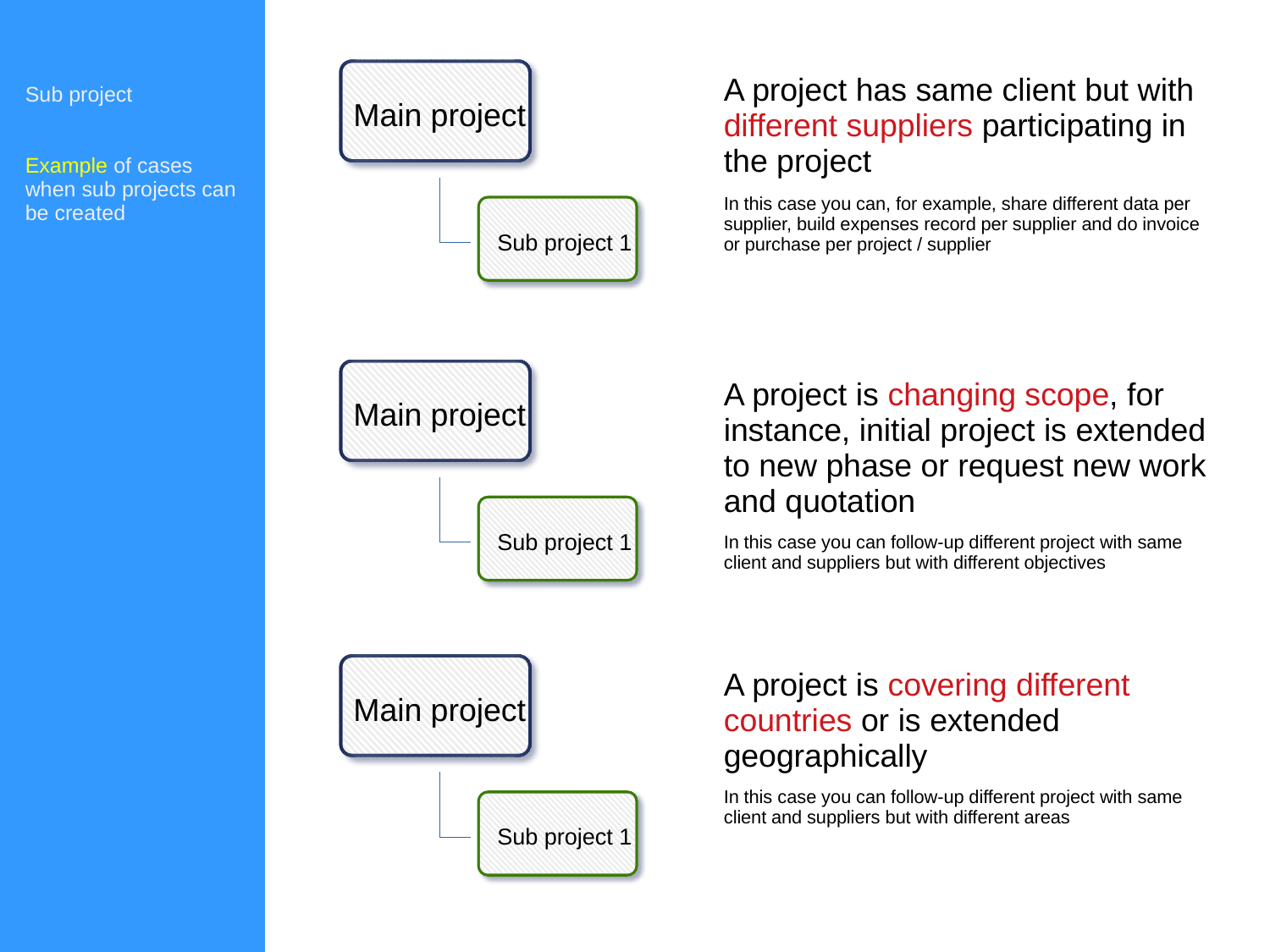#### Project settings

Note: you can link or merge independent projects.

If 2 or more projects where created independently, you can still link or merge them later if they become Sub project types.

Check with administrator to merge project if needed.

### Merge projects